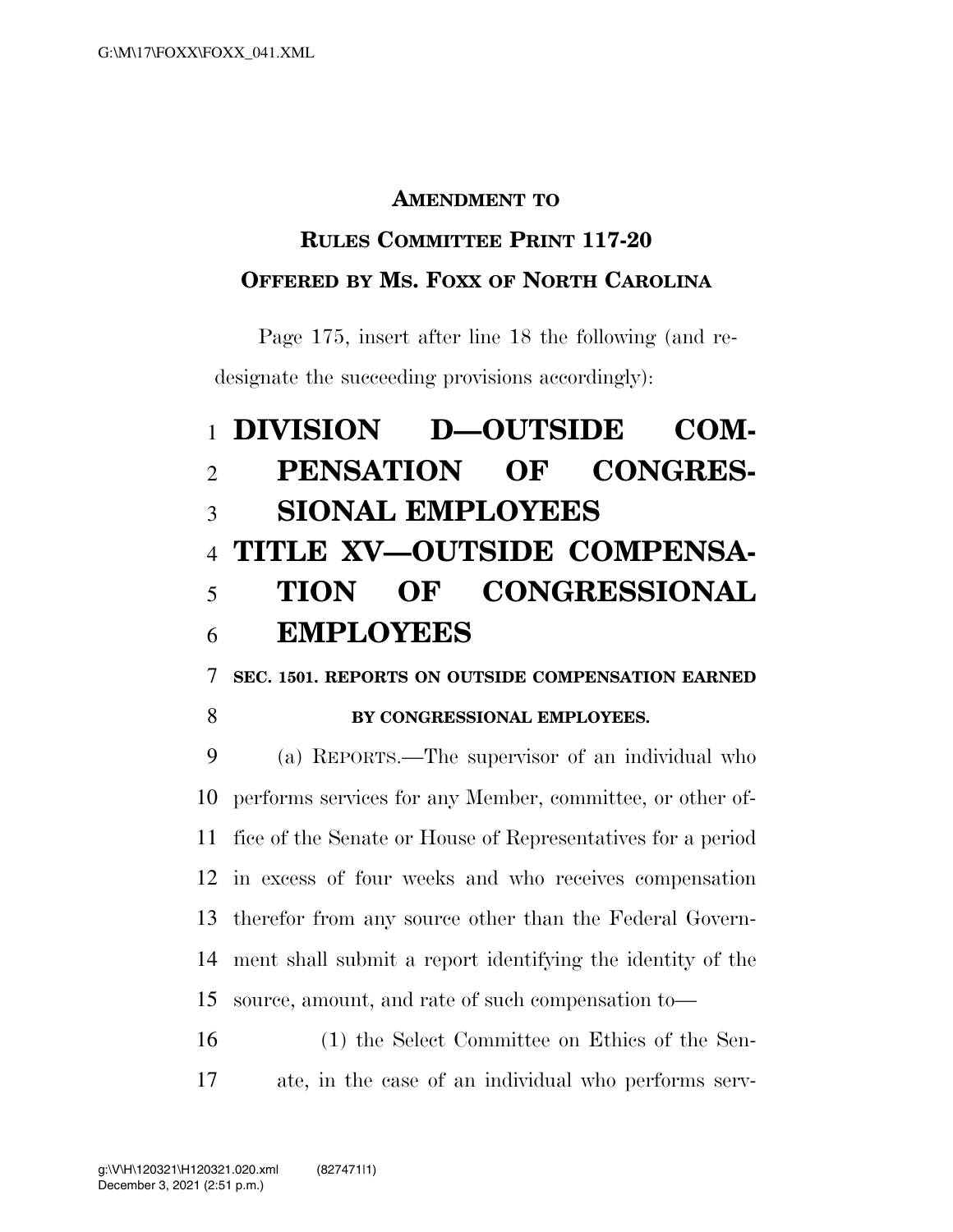ices for a Member, committee, or other office of the Senate; or

 (2) the Committee on Ethics of the House of Representatives, in the case of an individual who performs services for a Member (including a Dele- gate or Resident Commissioner to the Congress), committee, or other office of the House.

 (b) TIMING.—The supervisor shall submit the report required under subsection (a) with respect to an indi-vidual—

 (1) when such individual first begins per-forming services described in such subsection;

 (2) at the close of each calendar quarter during which such individual is performing such services; and

 (3) when such individual ceases to perform such services.

 (c) PUBLICATION.—Upon receipt of a report under this section, the Select Committee on Ethics of the Senate and the Committee on Ethics of the House of Representa- tives shall post the report on the Committee's official pub-lic website.

23 (d) FAILURE TO MEET REQUIREMENTS.—A super- visor described in subsection (a) who fails to submit a re-port required under this section shall be subject to such